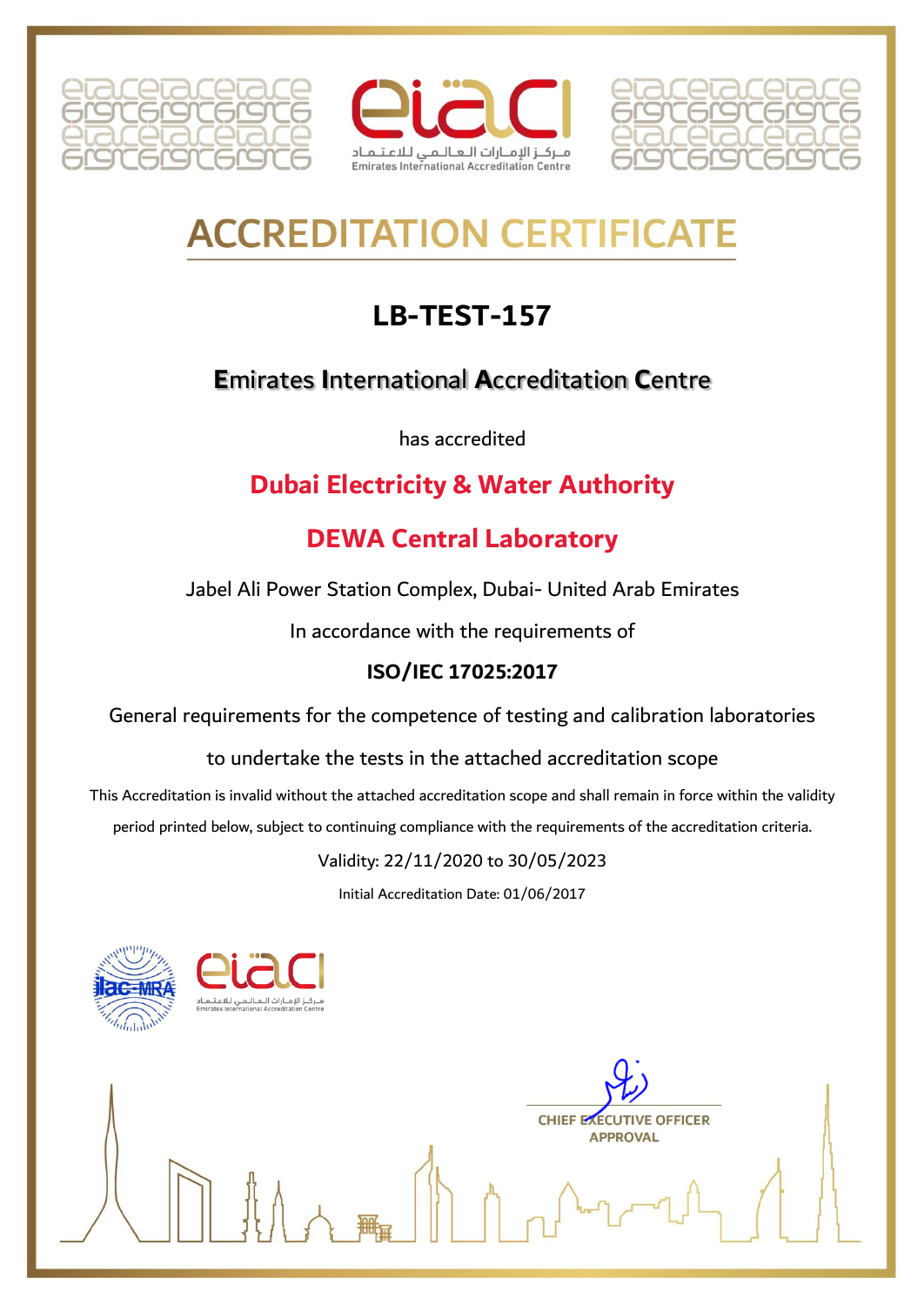



# **Environmental Testing**

#### **LB-TEST-157**

#### **Dubai Electricity & Water Authority**

# **Jabel Ali Power Station Complex**

#### **Dubai, United Arab Emirates**

Issue no.: 04

Date: 22-11-2020

| <b>Type of Activity</b> | <b>Test</b><br><b>Materials/Products</b> | <b>Test Name</b>                 | <b>Test Method</b> |
|-------------------------|------------------------------------------|----------------------------------|--------------------|
| <b>Chemical Testing</b> | Potable water                            | pH                               | APHA 4500 H+B      |
| <b>Chemical Testing</b> | Potable water                            | Conductivity                     | <b>APHA 2510 B</b> |
| <b>Chemical Testing</b> | Potable water                            | Total dissolved solids           | <b>APHA 2510 B</b> |
|                         |                                          | (TDS)                            | (Calculation)      |
| <b>Chemical Testing</b> | Potable water                            | Turbidity                        | <b>APHA 2130 B</b> |
| <b>Chemical Testing</b> | Potable water                            | Anions                           | <b>APHA 4110 B</b> |
|                         |                                          | Br (≥ 0.05 mg/l)                 |                    |
|                         |                                          | $(\geq 5 \text{ mg})$<br>Cl      |                    |
|                         |                                          | $SO_4$ ( $\geq 1$ mg/l)          |                    |
|                         |                                          | $F ( \ge 0.05$ mg/l)             |                    |
|                         |                                          | $NO_3$ ( $\geq$ 0.05 mg/l)       |                    |
| <b>Chemical Testing</b> | Potable water                            | Cations                          | ASTM D6919         |
|                         |                                          | (z 2 mg/l)<br>Ca                 |                    |
|                         |                                          | (2 0.5 mg/l)<br>Mg               |                    |
|                         |                                          | (z 5 mg/l)<br>Na                 |                    |
|                         |                                          | $( \ge 0.25 \text{ mg/l} )$<br>K |                    |
| <b>Chemical Testing</b> | Potable water                            | Calcium Hardness &               | ASTM D6919         |
|                         |                                          | <b>Total Hardness</b>            | (Calculation)      |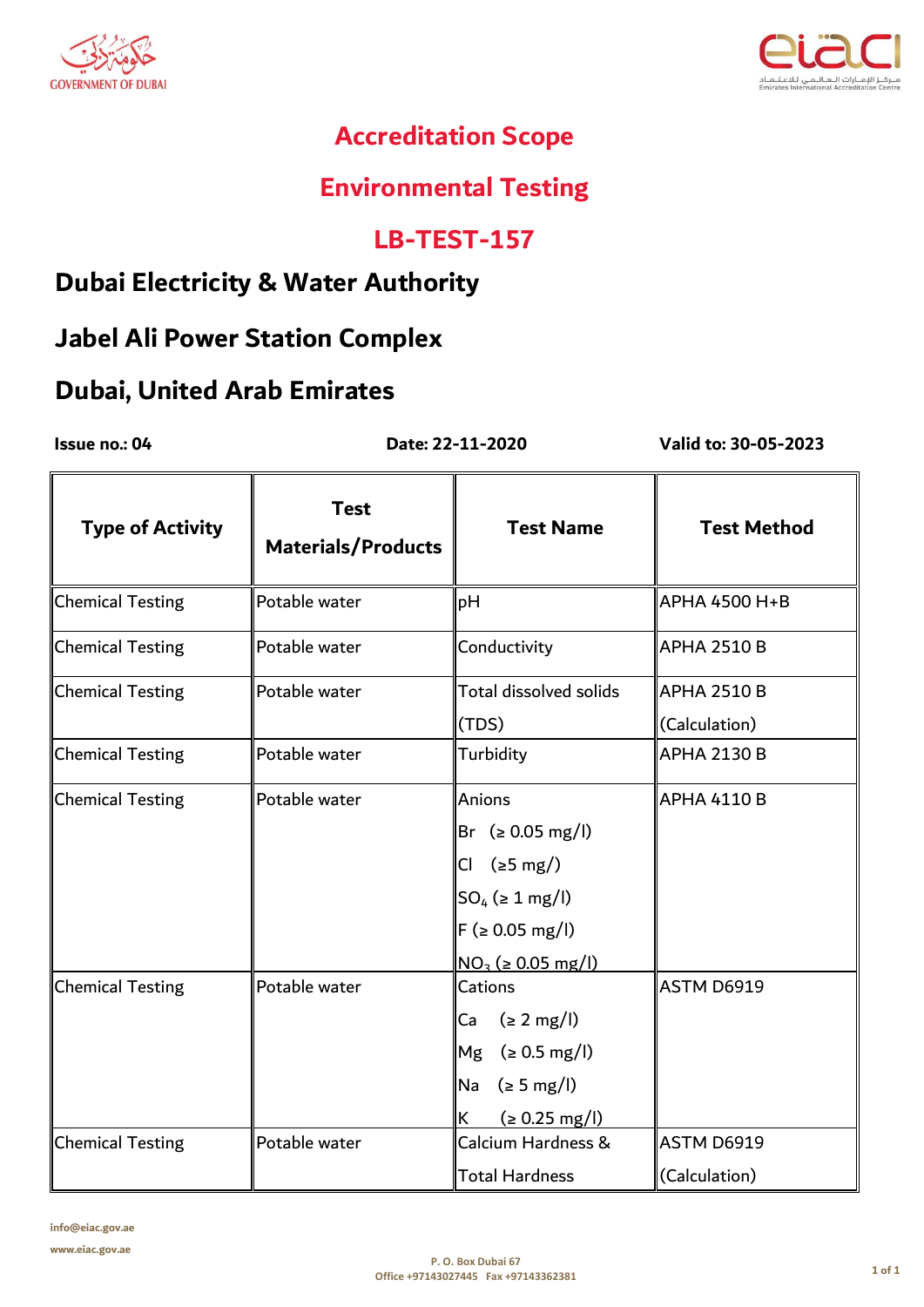



# **Environmental Testing**

#### **LB-TEST-157**

#### **Dubai Electricity & Water Authority**

# **Jabel Ali Power Station Complex**

#### **Dubai, United Arab Emirates**

 **Date: 22-11-2020**

**Issue no.: 04 Valid to: 30-05-2023**

| <b>Type of Activity</b> | <b>Test</b><br><b>Materials/Products</b> | <b>Test Name</b>                                                                                                                                                                     | <b>Test Method</b> |
|-------------------------|------------------------------------------|--------------------------------------------------------------------------------------------------------------------------------------------------------------------------------------|--------------------|
| <b>Chemical Testing</b> | Potable water                            | Alkalinity as $CaCO3$                                                                                                                                                                | <b>APHA 2320B</b>  |
| <b>Chemical Testing</b> | Potable water                            | Determination of Metals<br>by ICP MS Chromium,<br>Nickel, Manganese,<br>Aluminium, Lead,<br>Cadmium, Copper,<br>Zinc, Iron & Boron<br>concentrations in water<br>∣(Indium/Yttrium as | <b>APHA 3125 B</b> |
|                         |                                          | internal standard)                                                                                                                                                                   |                    |

| <b>Accreditation History</b> |                                                                                                   |            |  |
|------------------------------|---------------------------------------------------------------------------------------------------|------------|--|
| Issue no.                    | <b>Details</b>                                                                                    | Date       |  |
| 04                           | $\,$ Renewal accreditation from EIAC $\,$                                                         | 22-11-2020 |  |
| 03                           | Extension in scope and first issuance under the name of<br>EIAC (which was formerly known as DAC) | 25/12/2019 |  |
| 02                           | Extension in scope                                                                                | 14-08-2018 |  |
| 01                           | "Grant accreditation from Bubai Accreditation Center 'DAC                                         | 01-06-2017 |  |

**info@eiac.gov.ae**

**www.eiac.gov.ae**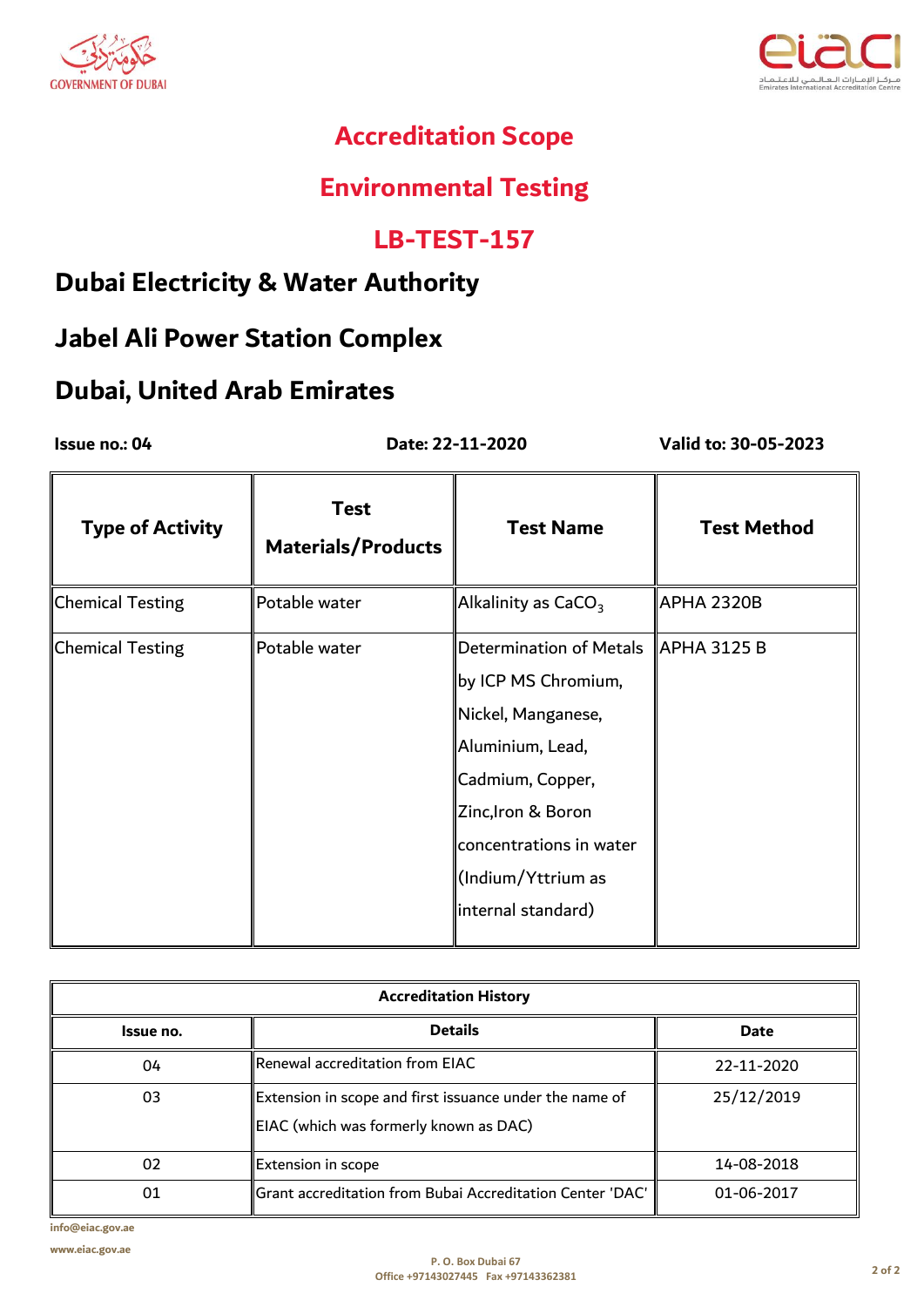



# **Petroleum & Petrochemical Testing**

#### **LB-TEST-157**

### **Dubai Electricity & Water Authority**

#### **Jabel Ali Power Station Complex**

#### **Dubai, United Arab Emirates**

Issue no.: 04

Date: 22-11-2020

| <b>Type of Activity</b> | <b>Test</b><br><b>Materials/Products</b>     | <b>Test Name</b>              | <b>Test Method</b> |
|-------------------------|----------------------------------------------|-------------------------------|--------------------|
| Petroleum &             | Turbine oil (in-service),                    | Kinematic viscosity (40       | ASTM D445          |
| Petrochemical           | Hydraulic oil                                | $\degree$ C, 100 $\degree$ C) |                    |
|                         | (in-service), Transformer                    |                               |                    |
|                         | oil (in-service) Diesel fuel                 |                               |                    |
| Petroleum &             | Turbine Oil (in-service),                    | <b>Standard Practice for</b>  | ASTM D2770         |
| Petrochemical           | Hydraulic oil (in-service)                   | <b>Calculating Viscosity</b>  | Calculation        |
|                         |                                              | ndex from Kinematic           |                    |
|                         |                                              | Viscosity at 40°C and         |                    |
|                         |                                              | 100°C Viscosity Index         |                    |
| Petroleum &             | Turbine oil (in-service),                    | Acid Number Method A          | <b>ASTM D664</b>   |
| Petrochemical           | Hydraulic oil                                |                               |                    |
|                         | (in-service), Transformer                    |                               |                    |
|                         | oil (in-service) Diesel fuel                 |                               |                    |
| Petroleum &             | Turbine oil (in-service),                    | <b>Water Lubricating Oils</b> | <b>ASTM 6304</b>   |
| Petrochemical           | Hydraulic oil                                | by Coulometric Karl           |                    |
|                         | (in-service), Transformer  Fischer Titration |                               |                    |
|                         | oil (in-service)                             |                               |                    |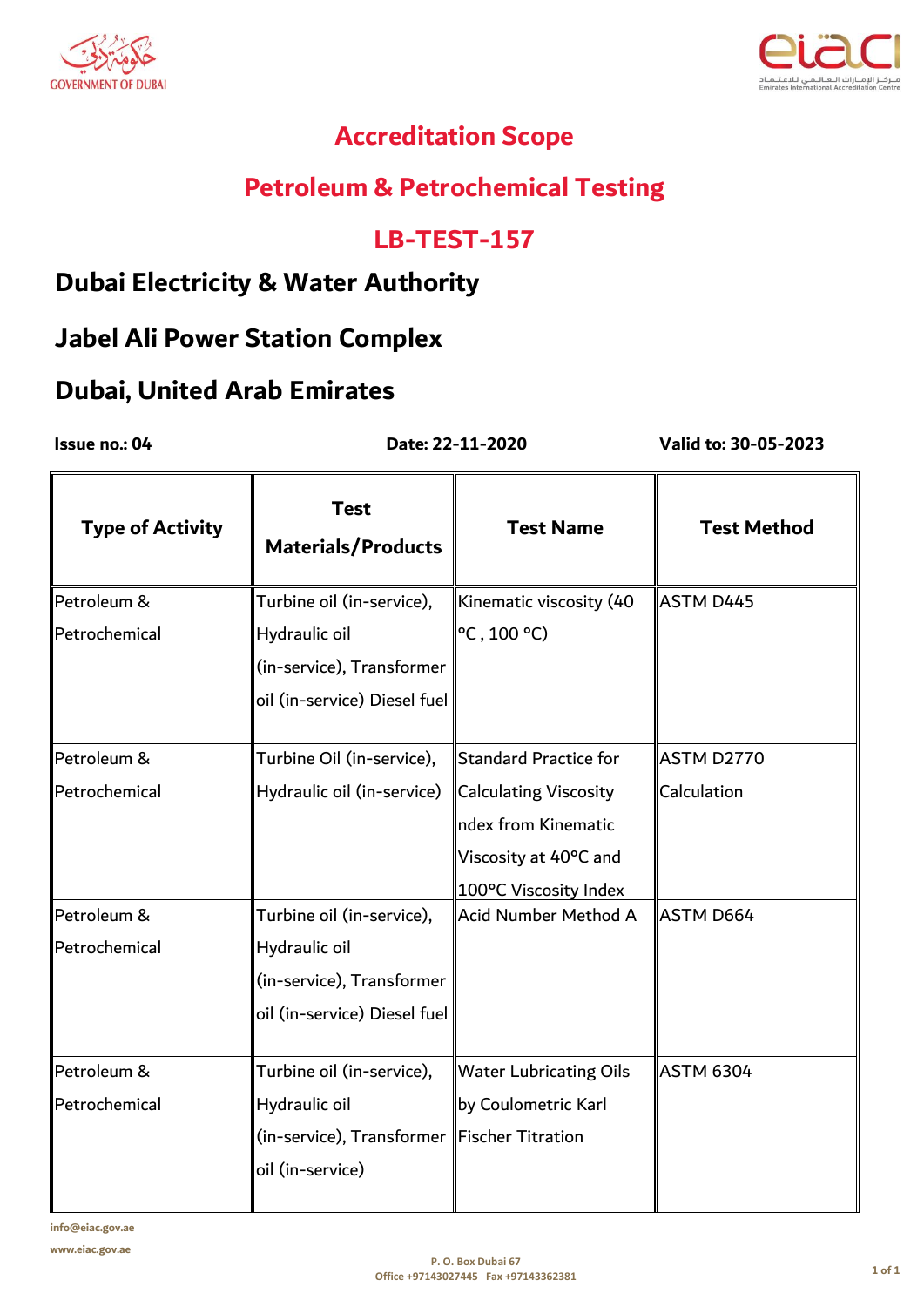



# **Petroleum & Petrochemical Testing**

#### **LB-TEST-157**

#### **Dubai Electricity & Water Authority**

# **Jabel Ali Power Station Complex**

# **Dubai, United Arab Emirates**

Issue no.: 04

Date: 22-11-2020

| <b>Type of Activity</b> | <b>Test</b><br><b>Materials/Products</b>   | <b>Test Name</b>         | <b>Test Method</b> |
|-------------------------|--------------------------------------------|--------------------------|--------------------|
| Petroleum &             | Turbine oil (in-service),                  | Kinematic viscosity (40  | ASTM D7042         |
| Petrochemical           | Hydraulic oil                              | ∥°C, 100 °C) using Anton |                    |
|                         | (in-service), Transformer   Parr Stabinger |                          |                    |
|                         | oil (in-service) Diesel                    | Automatic Viscometer     |                    |
|                         | Fuel                                       | SVM 3001.                |                    |
| Petroleum &             | Turbine oil (in-service),                  | Determination of Flash   | ASTM D93           |
| Petrochemical           | Hydraulic oil (in-service), point          |                          |                    |
|                         | Transformer oil (in-                       |                          |                    |
|                         | service) Diesel fuel                       |                          |                    |